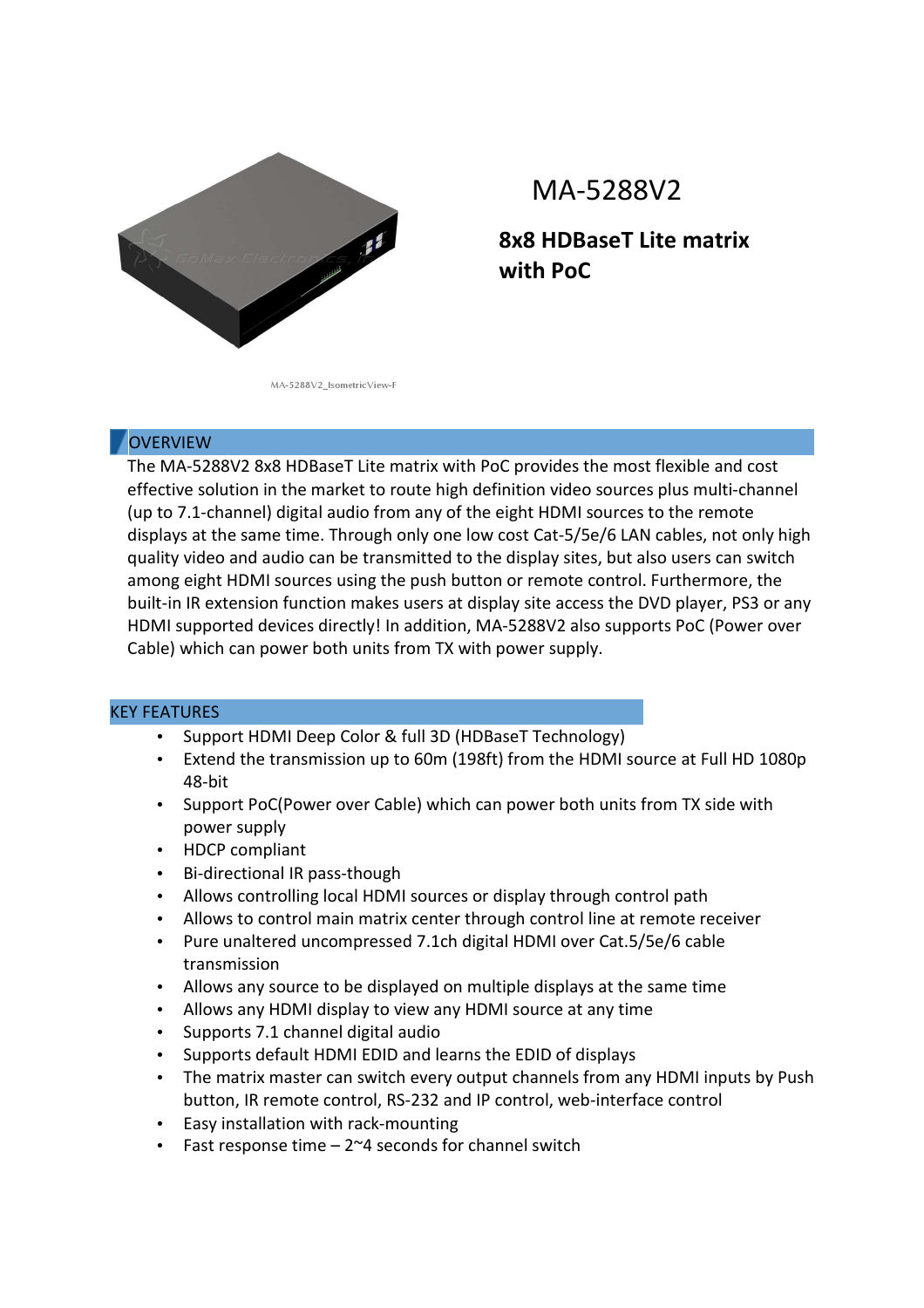| <b>Model Name</b>                          | MA-5288V2                                                                                                                                                                                                                  |                                                                                                                                                        |
|--------------------------------------------|----------------------------------------------------------------------------------------------------------------------------------------------------------------------------------------------------------------------------|--------------------------------------------------------------------------------------------------------------------------------------------------------|
| <b>Technical</b>                           | MA-5288V2                                                                                                                                                                                                                  | <b>MA-5288V2-RX</b>                                                                                                                                    |
| Role of usage                              | True 8x8 matrix switcher<br><b>Transmitter [TX]</b>                                                                                                                                                                        | Receiver [RX]                                                                                                                                          |
| <b>HDMI</b> compliance                     | HDMI Deep Color & full 3D                                                                                                                                                                                                  |                                                                                                                                                        |
| <b>HDCP</b> compliance                     | Yes                                                                                                                                                                                                                        |                                                                                                                                                        |
| Video bandwidth                            | Single-link 340MHz [10.2Gbps]                                                                                                                                                                                              |                                                                                                                                                        |
| Video support                              | 480i / 480p / 720p / 1080i / 1080p60                                                                                                                                                                                       |                                                                                                                                                        |
| Audio support                              | Surround sound (up to 7.1ch) or stereo digital audio                                                                                                                                                                       |                                                                                                                                                        |
| PoC support                                | <b>YES</b>                                                                                                                                                                                                                 |                                                                                                                                                        |
| <b>HDMI</b> over UTP<br>transmission range | 1080p@60 60m (198ft) [CAT.X]                                                                                                                                                                                               |                                                                                                                                                        |
| Input TMDS signal                          | 1.2 Volts [peak-to-peak]                                                                                                                                                                                                   |                                                                                                                                                        |
| Input DDC signal                           | 5 Volts [peak-to-peak, TTL]                                                                                                                                                                                                |                                                                                                                                                        |
| <b>ESD</b> protection                      | [1] Human body model - ±19kV [air-gap discharge] & ±12kV [contact discharge]                                                                                                                                               |                                                                                                                                                        |
| PCB stack-up                               | 4-layer board [impedance control - differential $100\Omega$ ; single $50\Omega$ ]                                                                                                                                          |                                                                                                                                                        |
| Input                                      | 8x HDMI / 1x RS-232 / 1x RJ-45 for IP<br>Control / 9x IR socket for IR receiver                                                                                                                                            | 1x RJ-45(HDBaseT) /<br>1x IR socket for IR receiver                                                                                                    |
| Output                                     | 8x RJ-45(HDBaseT) / 4x HDMI /<br>9x IR socket for IR blaster                                                                                                                                                               | $1x$ HDMI $\prime$<br>1x IR socket for IR blaster                                                                                                      |
| <b>HDMI</b> Input selection                | Push button / IR remote control / RS-232<br>control / IP control                                                                                                                                                           | <b>IR</b> remote control                                                                                                                               |
| <b>HDMI</b> source control                 | Controllable via IR pass-through from IR receiver at RX to IR blaster at TX                                                                                                                                                |                                                                                                                                                        |
| IR remote control                          | Electro-optical characteristics: $\pi$ = 25° / Carrier frequency: 30-56kHz                                                                                                                                                 |                                                                                                                                                        |
| <b>HDMI</b> connector                      | Type A [19-pin female]                                                                                                                                                                                                     |                                                                                                                                                        |
| RJ-45 connector                            | WE/SS 8P8C                                                                                                                                                                                                                 |                                                                                                                                                        |
| RS-232 connector                           | DE-9 [9-pin D-sub female]                                                                                                                                                                                                  | N/A                                                                                                                                                    |
| 3.5mm connector                            | Earphone jack for IR blaster<br>[All IR Out] IR signal from all outputs<br>[IR1~IR8] IR control on individual source<br>device<br>Earphone jack for IR receiver<br>[System IR] Receives IR commands<br>from remote control | Earphone jack for IR blaster<br>[IR] IR control on individual display device<br>Earphone jack for IR receiver<br>[IR] Receives IR commands from remote |
|                                            | [IR1~IR8] Receives IR commands from<br>individual remote control                                                                                                                                                           | control                                                                                                                                                |
| <b>Mechanical</b>                          | MA-5288V2                                                                                                                                                                                                                  | <b>MA-5288V2-RX</b>                                                                                                                                    |
| Enclosure                                  | Metal case                                                                                                                                                                                                                 |                                                                                                                                                        |
| Fixedness                                  | 2RU rack-mount with ears<br>Wall hanging holes                                                                                                                                                                             | Wall-mount with screws                                                                                                                                 |
| Power supply                               | 24V 8.3A DC                                                                                                                                                                                                                |                                                                                                                                                        |
| Power consumption                          | 120 Watts [max]                                                                                                                                                                                                            | 1 Watt [max]                                                                                                                                           |
| Operation temperature                      | 0~40°C [32~104°F]                                                                                                                                                                                                          |                                                                                                                                                        |
| Storage temperature                        | -20~60°C [-4~140°F]                                                                                                                                                                                                        |                                                                                                                                                        |
| <b>Relative humidity</b>                   | 20~90% RH [no condensation]                                                                                                                                                                                                |                                                                                                                                                        |